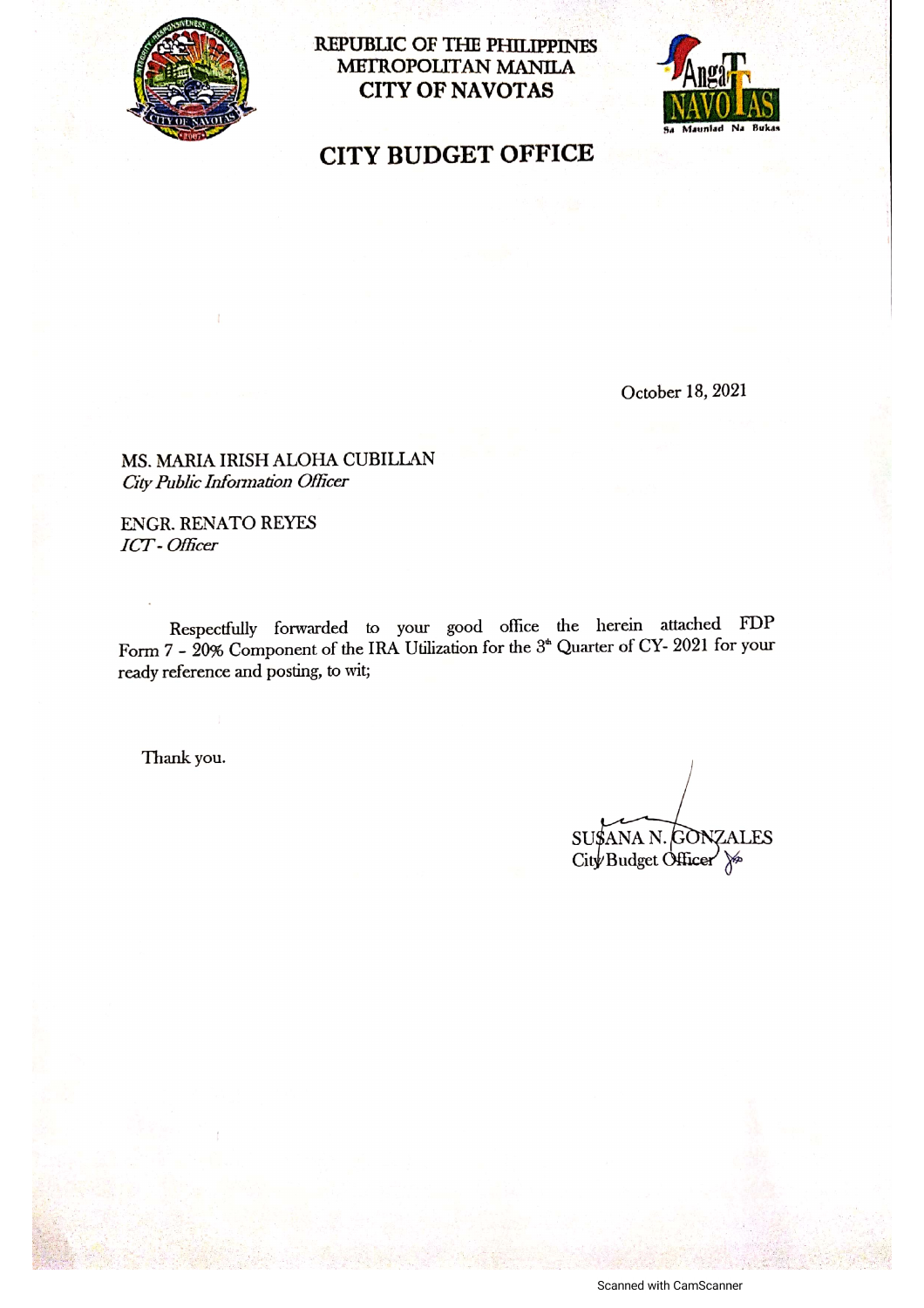## **FDP Form 7 - 20% Component of the IRA Utilization**

# **20% COMPONENT OF THE IRA UTILIZATION FOR THE 3RD QUARTER, CY - 2021**

# City : **NAVOTAS CITY**

|                                                                                                                                   |                                              |                   |                     |                                         |                       |                                              |                       | page 1 of 4                  |
|-----------------------------------------------------------------------------------------------------------------------------------|----------------------------------------------|-------------------|---------------------|-----------------------------------------|-----------------------|----------------------------------------------|-----------------------|------------------------------|
| <b>Program or Project</b>                                                                                                         | Location                                     | <b>Total Cost</b> | <b>Date Started</b> | <b>Target</b><br><b>Completion Date</b> | <b>Project Status</b> |                                              | No. of                |                              |
|                                                                                                                                   |                                              |                   |                     |                                         | $%$ of<br>Completion  | <b>Total Cost</b><br><b>Incurred to Date</b> | Extensions,<br>if any | <b>Remarks</b>               |
| <b>SOCIAL DEVELOPMENT:</b>                                                                                                        |                                              |                   |                     |                                         |                       |                                              |                       |                              |
| a) Installation of Solar Streetlights along Leaño St.,<br>Brgy. Bangkulasi                                                        | Navotas City                                 | 5,553,460.36      | July 5, 2021        | October 2, 2021                         |                       |                                              |                       |                              |
| <b>TOTAL SOCIAL DEVELOPMENT</b>                                                                                                   |                                              | 5,553,460.36      |                     |                                         |                       |                                              |                       |                              |
| <b>ECONOMIC DEVELOPMENT:</b>                                                                                                      |                                              |                   |                     |                                         |                       |                                              |                       |                              |
| a) Loan Amortization                                                                                                              |                                              | 90,000,000.00     |                     |                                         |                       |                                              |                       | monthly loan<br>amortization |
| b) Construction/Repair/Improvement of Roads,<br>Pathways, Canals & Other Government Facilities                                    |                                              |                   |                     |                                         |                       |                                              |                       |                              |
| 1) Rehabilitation of road with improvement of<br>Drainage Canal along Site 8 from Blk. 33 to Blk. 34,<br>Brgy. NBBS Dagat-Dagatan | <b>NBBS</b><br>Dagat-Dagatan<br>Navotas City | 10,459,151.06     | April 28, 2021      | Sept. 24, 2021                          | 82%                   |                                              |                       |                              |
| 2) Upgrading of Road with Improvement of Drainage<br>Canal @ Adelfa St., Brgy. Tanza 1                                            | Tanza 1,<br>Navotas City                     | 10,390,553.74     | Not yet started     | Not yet started                         |                       |                                              |                       |                              |
| 3) Upgrading of Alley with Improvement of Drainage<br>Canal @ Blk. 25, Phase 2, Area 1, Brgy. NBBS<br>Dagat-Dagatan               | <b>NBBS</b><br>Dagat-Dagatan<br>Navotas City | 1,119,833.49      | July 8, 2021        | October 5, 2021                         | 100%                  |                                              |                       |                              |

*We hereby certify that we have reviewed the contents and hereby attest to the*

*veracity and correctness of the data or information contained in this document.*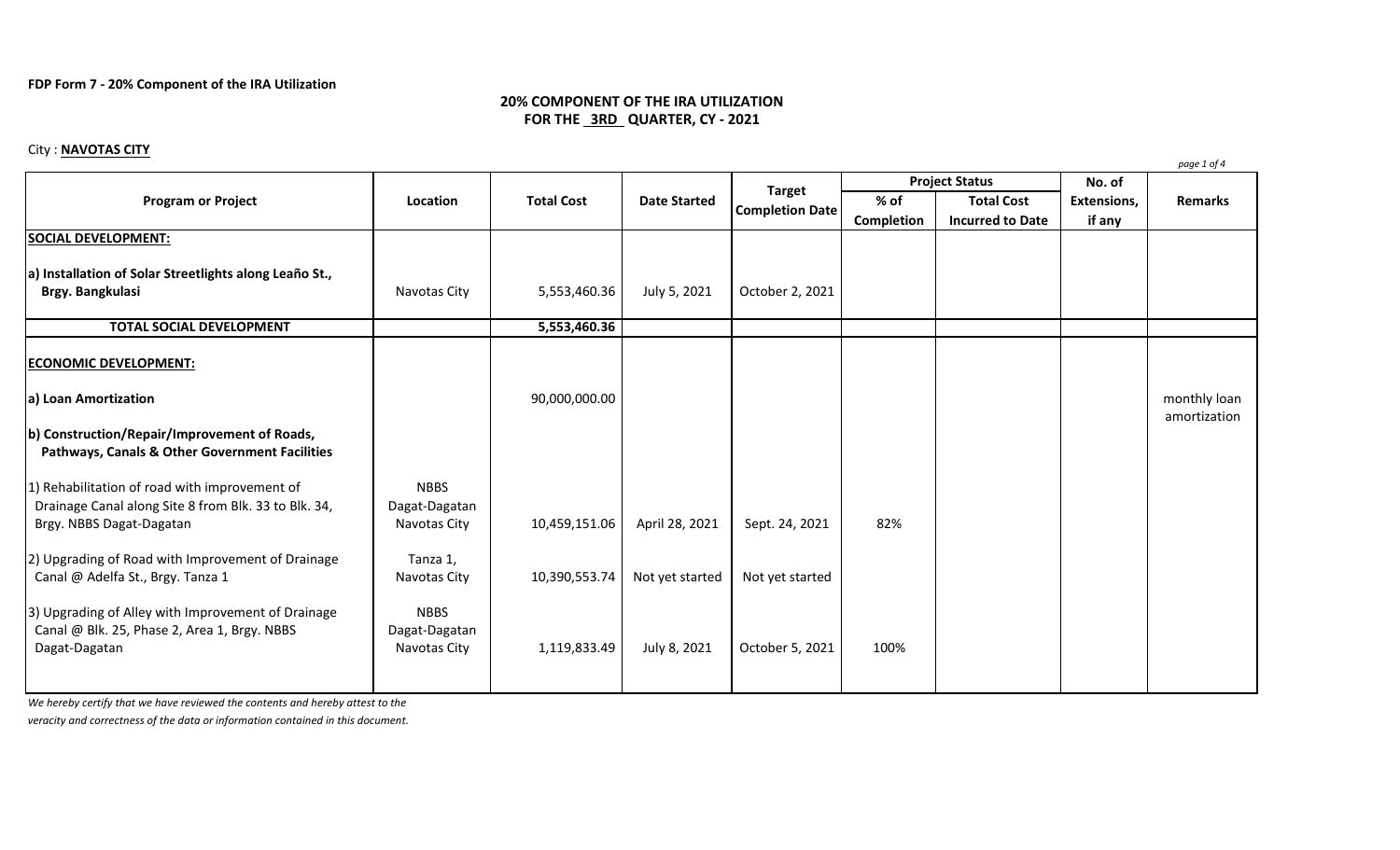## **20% COMPONENT OF THE IRA UTILIZATION FOR THE 3RD QUARTER, CY - 2021**

### City : **NAVOTAS CITY**

**No. of % of Total Cost Extensions, Completion Incurred to Date if any** 4) Upgrading of Open Space with Improvement of NBBS Drainage Canal near Blk. 29C Lt. 70 Ph. 2, Area 1, Dagat-Dagatan Kanduli, Brgy. NBBS Dagat-Dagatan Navotas City | 1,080,439.38 | July 8, 2021 | Sept. 25, 2021 | 100% 5) Improvement of Road  $@$  C-4 Bus Terminal, BBN, Brgy. Bagumbayan North 100% | Navotas City | 904,283.61 | July 8, 2021 | Sept. 5, 2021 | 100% 6) Concrete Reblocking with improvement of **Daanghari**, Drainage Canal @ Rajah Tupaz, Brgy. Daanghari | Navotas City | 2,592,387.90 | July 5, 2021 | Oct. 2, 2021 | 100% 7) Upgrading of Alley with Improvement of Drainage  $\Box$  Tangos South, @ Int. F. Pascual, Brgy. Tangos South Navotas City | 2,224,591.38 | July 8, 2021 | Nov. 4, 2021 | 44% 8) Improvement of Drainage Canal portion of L. San Roque, Santos St. And Gov. Pascual, Brgy. San Roque  $\vert$  Navotas City  $\vert$  1,856,895.07 June 7, 2021 Sept. 4, 2021 100% 9) Construction of Drainage Canal along Green NBBN, Zone R-10 Road, Brgy. NBBN Navotas City | Navotas City | 985,000.00 | July 5, 2021 | October 2, 2021 | 100% 10) Concrete Reblocking of Road with improvement NBBS of Sidewalk @ Galunggong St., Phase 1-B, The Manual Raunlaran Brgy. NBBS Kaunlaran **Navotas City | Contact Act Act Act Act A** Servey. NBBS Kaunlaran 100% **Program or Project Location Location Total Cost Date Started Considering Completion Date Project Status Remarks**

*We hereby certify that we have reviewed the contents and hereby attest to the*

*veracity and correctness of the data or information contained in this document.*

*page 2 of 4*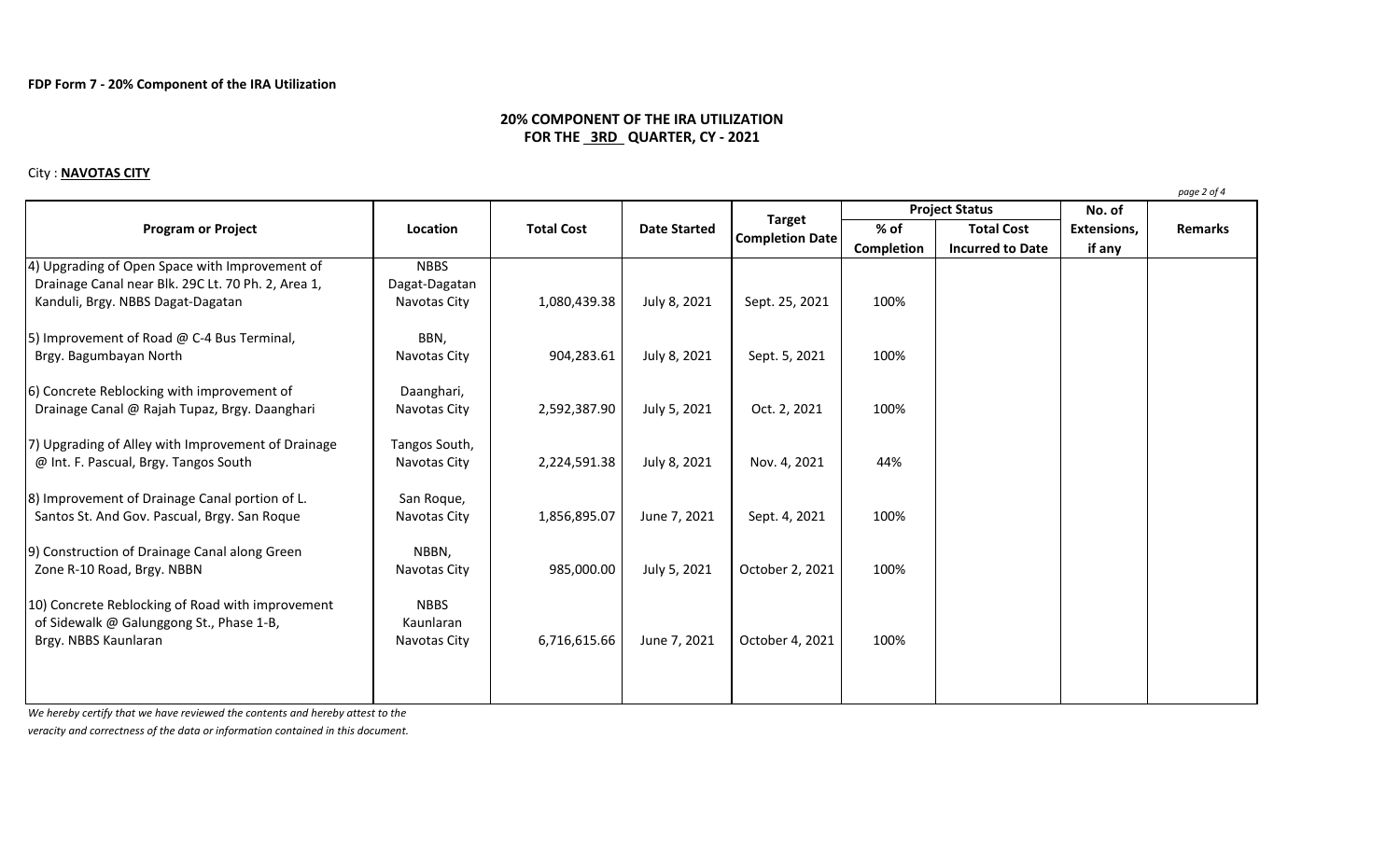# **20% COMPONENT OF THE IRA UTILIZATION FOR THE 3RD QUARTER, CY - 2021**

#### City : **NAVOTAS CITY**

**No. of % of Total Cost Extensions, Completion Incurred to Date if any** 11) Upgrading of Alley with Improvement of NBBS Drainage Canal @ Lualo St., Ph. 1-C, Brgy. NBBS Kaunlaran Kaunlaran 1980 - 100% Navotas City | 2,930,460.51 | July 5, 2021 | October 2, 2021 | 100% 12) Upgrading of Road with Improvement of Tangos South, Drainage Canal @ S. Roldan, Brgy. Tangos South Navotas City | 2,514,194.26 July 5, 2021 | October 2, 2021 | 100% 13) Improvement of Pathway @ B. Caseñas St., Tangos North, Brgy. Tangos North 1,00% (Navotas City | 1,483,615.48 | April 28, 2021 | July 26, 2021 | 100% 14) Improvement of Pathway @ F. Ablola St., Tangos North, Brgy. Tangos North 100% **Navotas City 2,263,423.48** April 28, 2021 July 26, 2021 100% 15) Upgrading of Alley with Improvement of Tangos North, Drainage Canal @ M. Jose St., Brgy. Tangos North | Navotas City | 1,905,384.55 | June 7, 2021 | Sept. 4, 2021 | 100% 16) Upgrading of Alley with Improvement of San Roque, Drainage Canal @ Kapalaran St., Brgy. San Roque Navotas City | 2,289,787.32 | April 28, 2021 | July 26, 2021 | 100% **TOTAL ECONOMIC DEVELOPMENT** 141,716,616.89 **Program or Project Location Location Total Cost Date Started Considering Completion Date Project Status Remarks**

*We hereby certify that we have reviewed the contents and hereby attest to the*

*veracity and correctness of the data or information contained in this document.*

*page 3 of 4*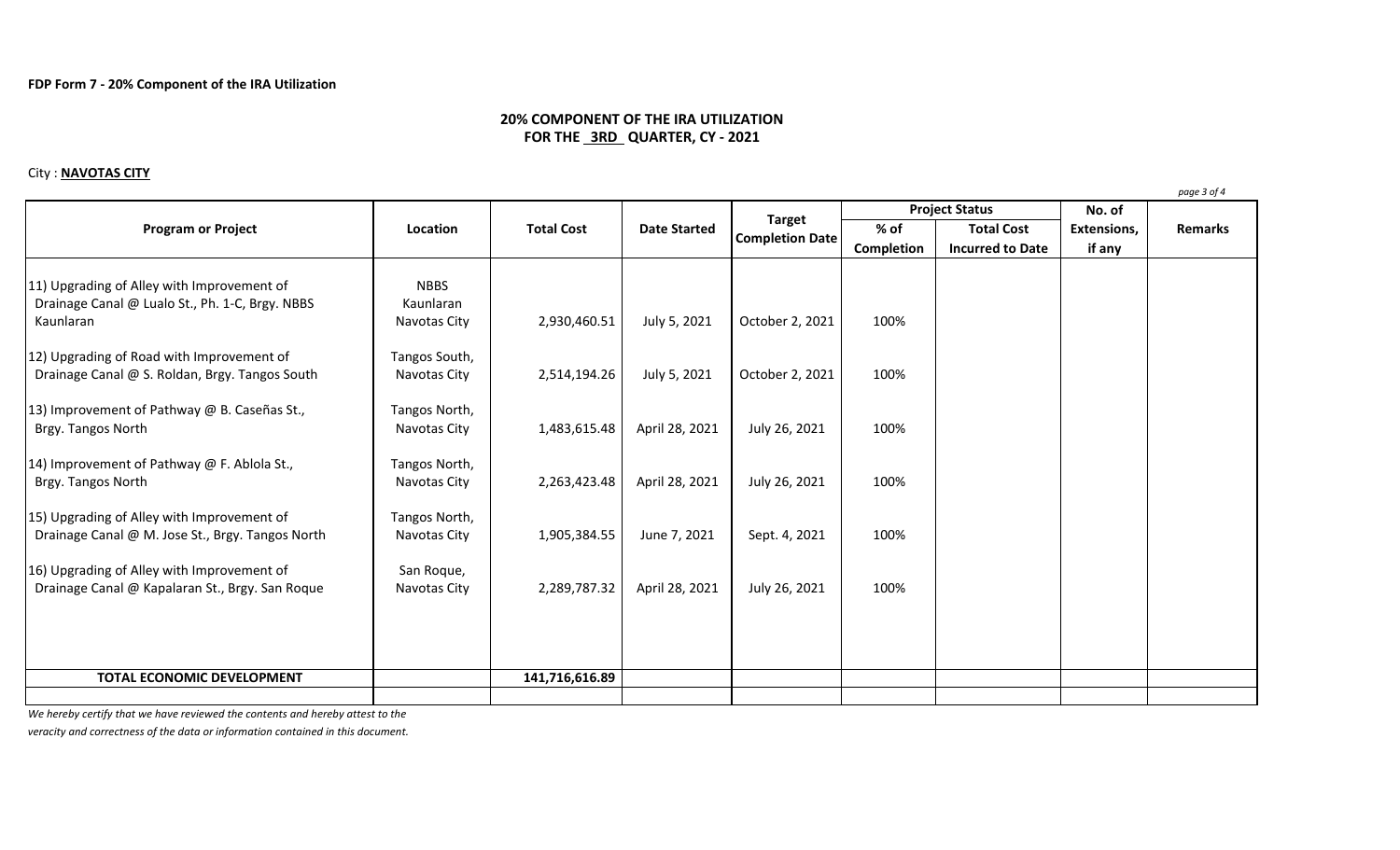## **20% COMPONENT OF THE IRA UTILIZATION FOR THE 3RD QUARTER, CY - 2021**

### City : **NAVOTAS CITY**

*page 4 of 4* **No. of % of Total Cost Extensions, Completion Incurred to Date if any ENVIRONMENTAL MANAGEMENT: a) Construction of Material Recovery Facility @** Tanza 2, **Tanza Socialized Housing, Brgy. Tanza 2 Navotas City | 6,415,916.75 | June 7, 2021 | Dec. 3, 2021 | 47% TOTAL ENVIRONMENTAL MANAGEMENT 6,415,916.75 TOTAL 20% CDF 153,685,994.00 Program or Project Target Location Target Target Date Started Target Completion Date Project Status Remarks**

*We hereby certify that we have reviewed the contents and hereby attest to the*

*veracity and correctness of the data or information contained in this document.*

*City Budget Officer* 

**SUSANA N. GONZALES HON. TOBIAS "TOBY" M. TIANGCO**